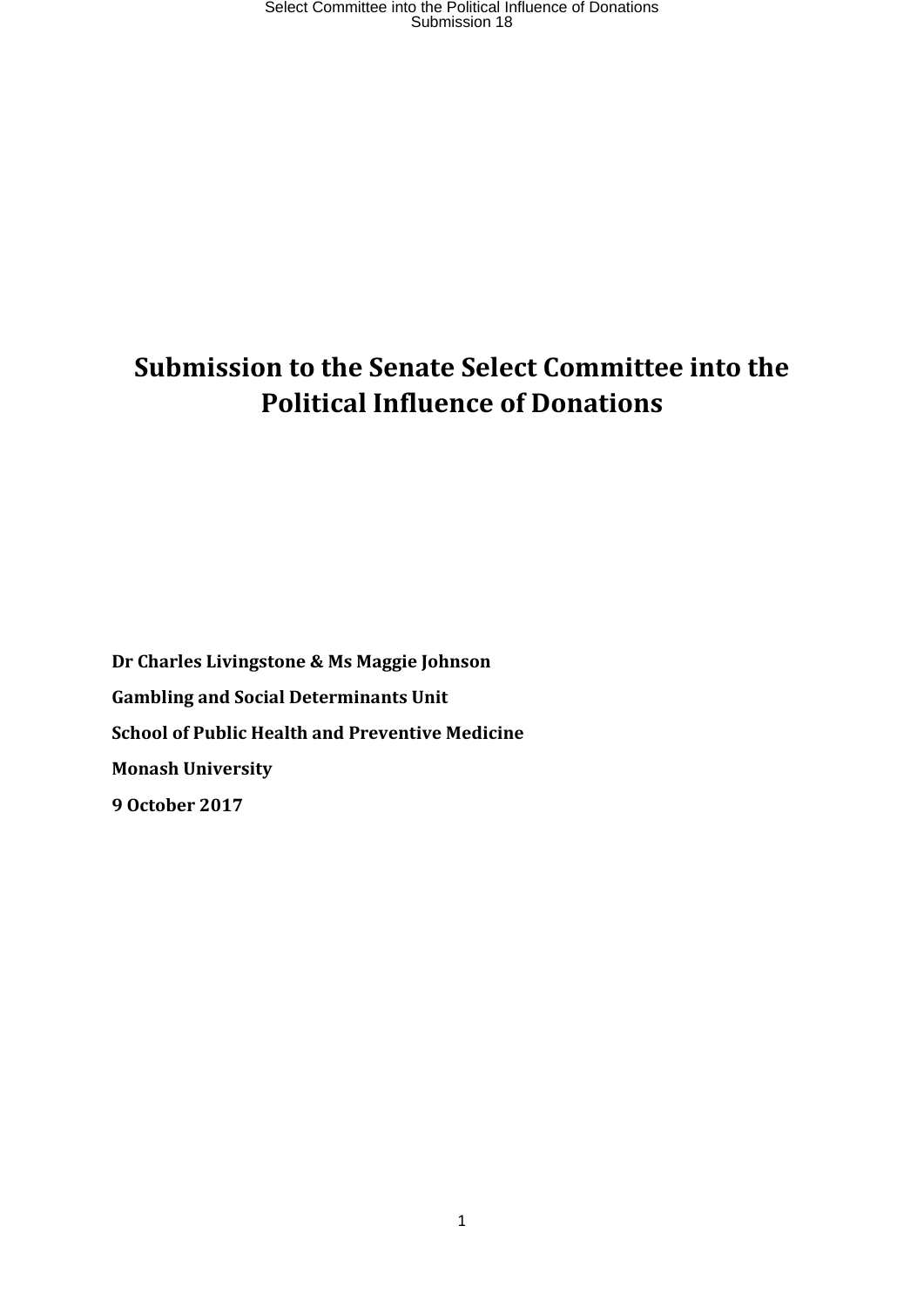#### **Introduction**

Gambling in Australia is a prime cause of avoidable harm, with the harms of gambling estimated to be of the same order of magnitude as alcohol, and far higher than that associated with illicit drug consumption. (Browne et al, 2016; 2017). The gambling industry is a major donor to Australian political parties and politicians and appears to hold considerable cachet with many political actors, at both federal and state level. In this, it appears to be similar to other industries that produce harmful products, such as alcohol and tobacco. Its purpose in donating to political parties and politicians is similar; it seeks to deny the harmful effects of its products, delay or wind back reform, avoid effective regulation, and continue to extract profits for as long as possible.

### **a) The level of influence that political donations exert over the public policy decisions of political parties, Members of Parliament and Government administration;**

The Australian gambling industry has utilised political donations as a mechanism to exert considerable influence over relevant public policy. This has been facilitated by the current donations regime, which has numerous flaws from the perspective of transparency and support for policy that acts in the genuine interest of the public. The industry is both significantly resourced and politically organised, and has actively sought opportunities for political engagement via donations to politicians and political parties. For obvious reasons it is difficult to provide an objective 'measure' of the level of influence. However, it is possible to review some patterns of industry donations and relevant policymaking, in order to demonstrate the likely extent of influence (Rowbottom, 2016). Below, we summarise some findings from an analysis of temporal associations between industry donations from two major industry peak bodies, ClubsNSW and branches of the Australian Hotels Association (AHA), and some recent significant gambling policy decisions, positions or events.

### **Analysis of gambling industry donations and policy events**

During the period after 2010, the Prime Minister Julia Gillard agreed, as part of an arrangement in relation to Parliamentary support from Andrew Wilkie MP, to introduce federal legislation requiring universal pre-commitment technology for Electronic Gambling Machines (EGMs)(Panichi, 2013). As a direct response to the Gillard-Wilkie proposal, ClubsNSW undertook a political campaign advocating the rejection of the

2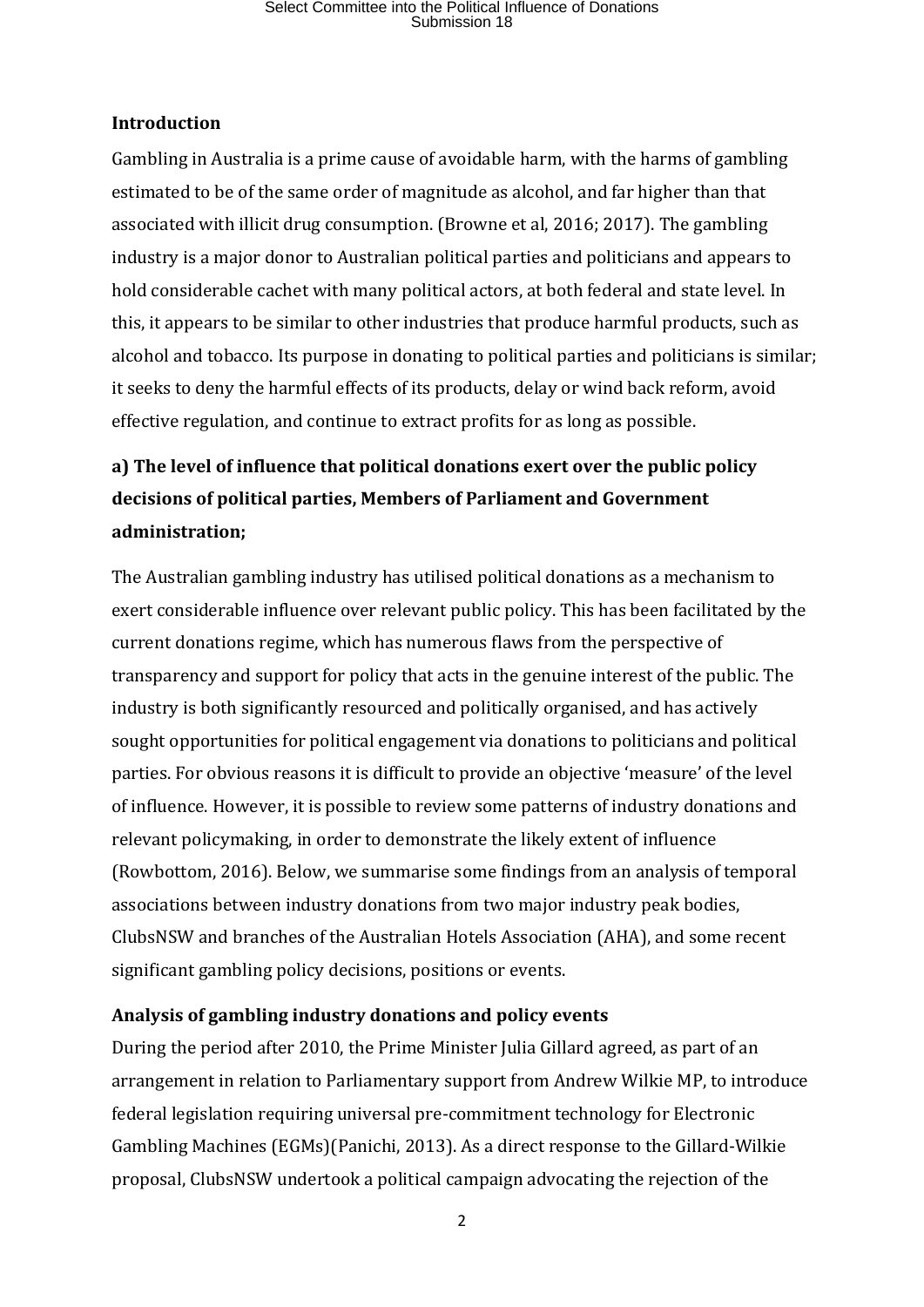proposed legislation. The reforms were later abandoned, in favour of much more modest legislation (Panichi, 2013), and in the process the Gillard-Wilkie arrangement was terminated. To ensure a parliamentary majority despite abandoning the agreement with Wilkie, Peter Slipper MP resigned from the Liberal Party and was appointed to the Speaker's role in the House of Representatives (Mark, 2011).

Evidence of at least some of the expenses of this campaign (and the cooperative funding of it by key gambling industry actors) are outlined in the Australian Electoral Commission (AEC) donations data. During the years 2010-11 and 2011-12 ClubsNSW filed returns citing direct political expenditure totalling \$948,701 and \$3,478,581 respectively (AEC). Several gambling industry actors are noted on the ClubsNSW return document as having contributed to this expenditure. The NSW branch of the Australian Hotels Association donated \$216,197 in 2010-11 and \$644,280 in 2011-12. In the year 2011-12 the Australian Casino Association donated \$912,826 and the Gaming Technologies Association (the peak body for EGM manufacturers) donated \$877, 717. This demonstrates the ability and willingness of the industry to act co-operatively against policy they view as detrimental to their business.

Between 2010-15, donations from ClubsNSW heavily favoured the Coalition (declaring a total of \$1,151,230 to the Coalition during this period, compared to the ALP's \$350,588).

ClubsNSW AEC records further indicate that in multiple instances individual politicians or their campaigns (both Coalition and ALP) were earmarked to receive significant donations (refer to Table 1 below). This suggests that ClubsNSW tactically targeted certain individuals or campaigns in their efforts to influence policy during this time. In particular, specific ALP caucus members received gambling industry donations during the period of instability at this time, in particular around attempts by former PM Rudd to recapture the leadership (see Grattan 2012). It's arguable that the already restive caucus was deeply concerned by the damage perceived to their brand from ClubsNSW, particularly in NSW and Qld. The 'carrot and stick' approach demonstrated by ClubsNSW and their allies was arguably highly effective in bringing about the demise of the Wilkie-Gillard agreement, and the installation of Mr Slipper as Speaker. It involved rewarding those MPs seen as allies or friends of the industry, and punishing those (like Peter Garrett MP) who supported the legislation (Panichi 2013).

3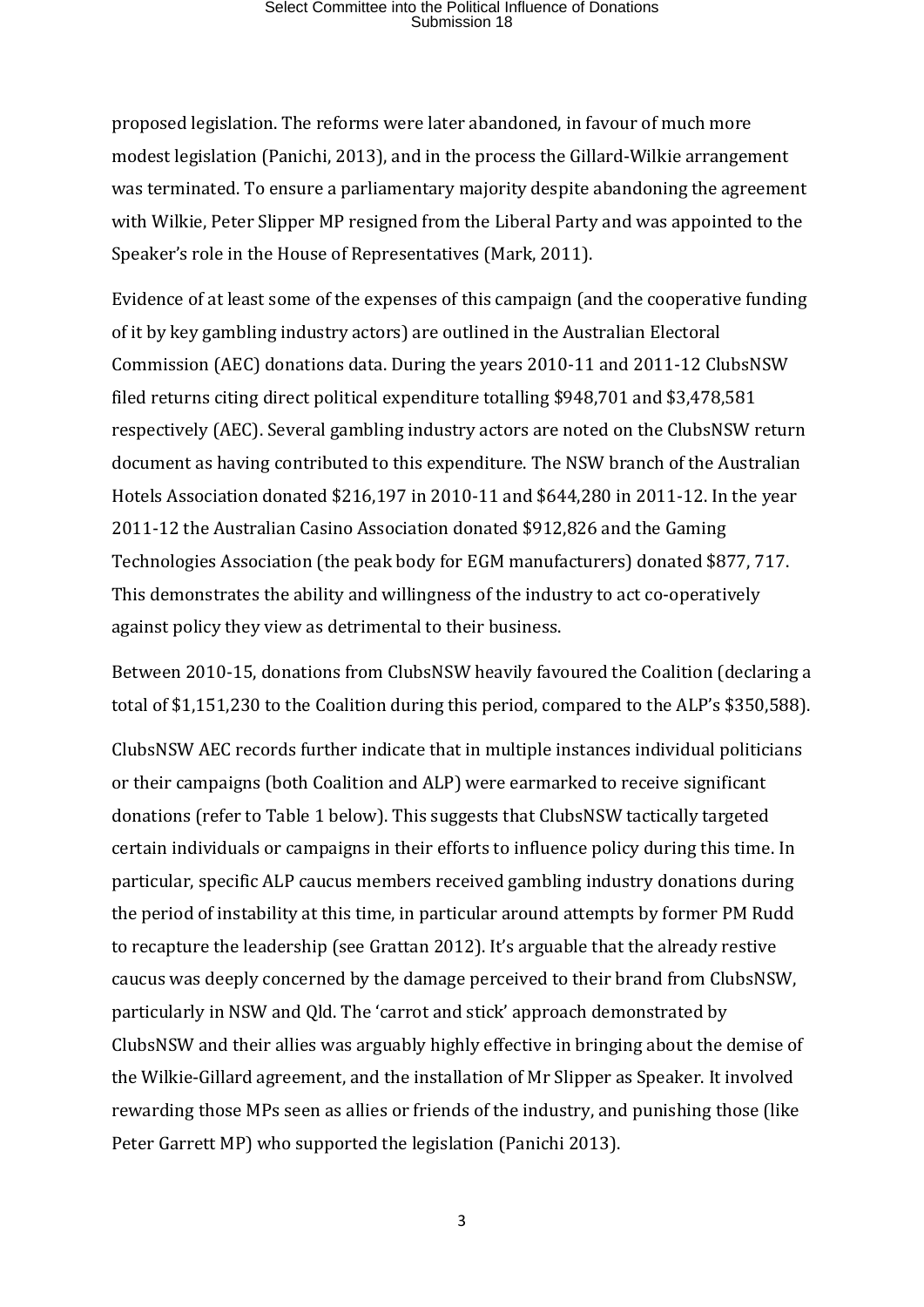This principle was extended to the coalition. Prior to the 2013 federal election Victorian MP Kevin Andrews led the formulation of the Coalition gambling policy which emphasised the industry friendly 'responsible gambling' approach. The policy was introduced via a video available on the ClubsNSW website showing Mr. Andrews being introduced by ClubsNSW chief executive Anthony Ball (Nicholls & Millar, 2015). After the 2013 election of the Abbott government Andrews acted almost immediately to repeal even the more modest reforms implemented by Gillard (Biggs, 2013).

During this period AEC data indicate that both ClubsNSW and branches of the AHA provided large donations to the Victorian-based 'associated entity' the Menzies 200 Club, which is linked to Kevin Andrews (AEC). During August 2013 (the same month as the introduction of the Coalition's policy) ClubsNSW declared \$20,000 to the "Victorian Liberal Party", but cited the Doncaster address for Menzies 200 on the return document (AEC) rather then the Melbourne CBD address of the state division of the party. ClubsNSW declared another contribution of \$10,000 in June 2014 with the same description (AEC). Further, in the 2015-16 data, ClubsNSW notes a \$2,000 donation described as "Menzies 200 for a Club Athenaeum Dinner 30 May 2016" (AEC). In 2012- 13 the Menzies 200 Club declared a \$45,000 donation from the national branch of the AHA, and during 2013-14 an additional \$5,000 donation was declared by the AHA NSW, earmarked for "Kevin Andrews" (AEC).

Also of interest in this context is a \$50,000 donation designated by ClubsNSW in 2011- 12 for Brian Loughnane (at a Brisbane address), Mr Loughnane was then Federal Director of the Liberal Party, and in that capacity appears to have authorised the printing of the party's gambling policy. (ClubsNSW, 2014).

During the same period there is also evidence that ClubsNSW was remarkably successful in its advocacy of EGM policy in NSW. Donations appear to have played a role in this.

Prior to the March 2011 NSW state election, then Liberal opposition leader Barry O'Farrell, gaming minister George Souris and Nationals MP Andrew Stoner signed a "memorandum of understanding" with ClubsNSW, promising a number of benefits to the clubs if elected. These included a tax break worth as much as \$300 million.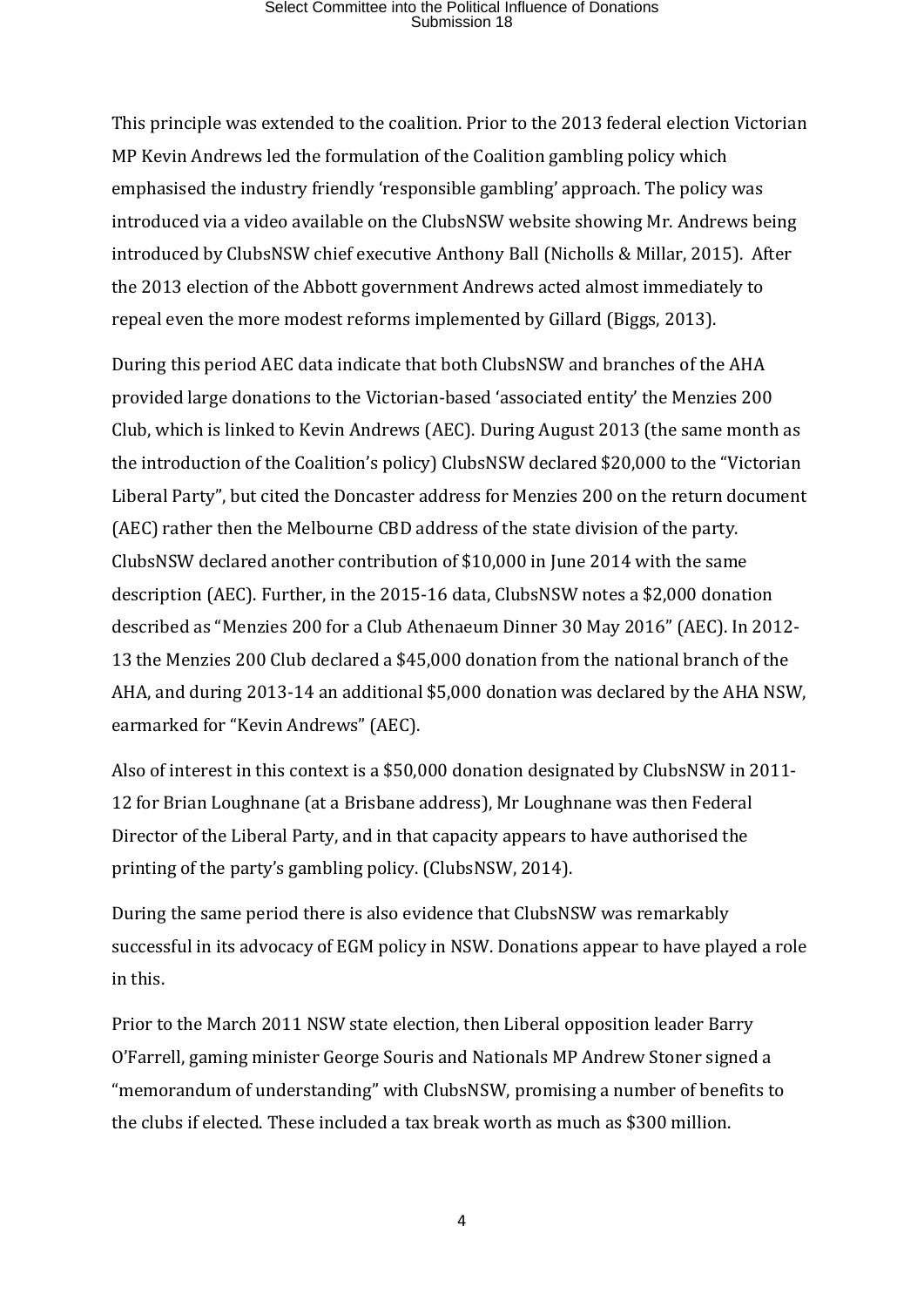| events related to ClubsNSW MoUs (AEC) |                          |                                |                        |                                                 |                                                           |  |  |  |  |
|---------------------------------------|--------------------------|--------------------------------|------------------------|-------------------------------------------------|-----------------------------------------------------------|--|--|--|--|
| <b>Time</b><br>period                 | <b>Donor</b>             | <b>Political</b><br>party      | Candidate/<br>campaign | <b>Donation</b><br>/other<br>receipts<br>amount | Donor return<br>description                               |  |  |  |  |
| 2009-<br>2010                         | ClubsNS<br>W             | Liberal<br>Party<br><b>NSW</b> | Barry<br>O'Farrell     | \$2,000                                         | Barry O'Farrell Lunch<br>29/7/09                          |  |  |  |  |
| 2009-<br>2010                         | ClubsNS<br>W             | Liberal<br>Party<br><b>NSW</b> | Barry<br>O'Farrell     | \$10,000                                        | 2009 Ku-ring-gai<br><b>Business Breakfast</b><br>3/9/2009 |  |  |  |  |
| 2009-<br>2010                         | <b>AHA NSW</b><br>branch | Liberal<br>Party<br><b>NSW</b> | Barry<br>O'Farrell     | \$1,000                                         | Barry O'Farrell<br>function                               |  |  |  |  |
| 2010-<br>2011                         | <b>AHA NSW</b><br>branch | Liberal<br>Party<br><b>NSW</b> | Barry<br>O'Farrell     | \$50,000                                        | <b>Donation to Barry</b><br>O'Farrell                     |  |  |  |  |
| $2010 -$<br>2011                      | <b>AHA NSW</b><br>branch | Liberal<br>Party<br><b>NSW</b> | Barry<br>O'Farrell     | \$38,500                                        | Let's Go Greek Dinner<br>with Barry O'Farrell             |  |  |  |  |
| 2010-<br>2011                         | <b>AHA NSW</b><br>branch | Liberal<br>Party<br><b>NSW</b> | Barry<br>O'Farrell     | \$125,000                                       | Dinner with Barry<br>O'Farrell                            |  |  |  |  |
| 2010-<br>2011                         | <b>AHA NSW</b><br>branch | Liberal<br>Party<br><b>NSW</b> | Barry<br>O'Farrell     | \$20,000                                        | Dinner with Barry<br>O'Farrell                            |  |  |  |  |
| 2009-<br>2010                         | ClubsNS<br>W             | Liberal<br>Party<br><b>NSW</b> | Mike Baird             | \$500                                           | Mike Baird Lunch<br>20/8/09                               |  |  |  |  |
| $2010 -$<br>2011                      | <b>AHA NSW</b><br>branch | Liberal<br>Party<br><b>NSW</b> | Mike Baird             | \$45,000                                        | Manly SEC - Donation<br>to election campaign              |  |  |  |  |
| 2010-<br>2011                         | <b>AHA NSW</b><br>branch | Liberal<br>Party<br><b>NSW</b> | George<br>Souris       | \$1,499                                         | Lunch with George<br>Souris                               |  |  |  |  |
| 2010-<br>2011                         | <b>AHA NSW</b><br>branch | Liberal<br>Party<br><b>NSW</b> | George<br>Souris       | \$1,499                                         | Lunch with George<br>Souris                               |  |  |  |  |
| 2010-<br>2011                         | <b>AHA NSW</b><br>branch | <b>Nationals</b><br><b>NSW</b> | George<br>Souris       | \$10,000                                        | Donation to George<br>Souris campaign                     |  |  |  |  |
| 2010-<br>2011                         | <b>AHA NSW</b><br>branch | Nationals<br><b>NSW</b>        | Andrew<br>Stoner       | \$60,000                                        | <b>Donation to Andrew</b><br>Stoner                       |  |  |  |  |

#### **Table 2: Donations and other receipts earmarked to individuals, campaigns or events related to ClubsNSW MoUs (AEC)**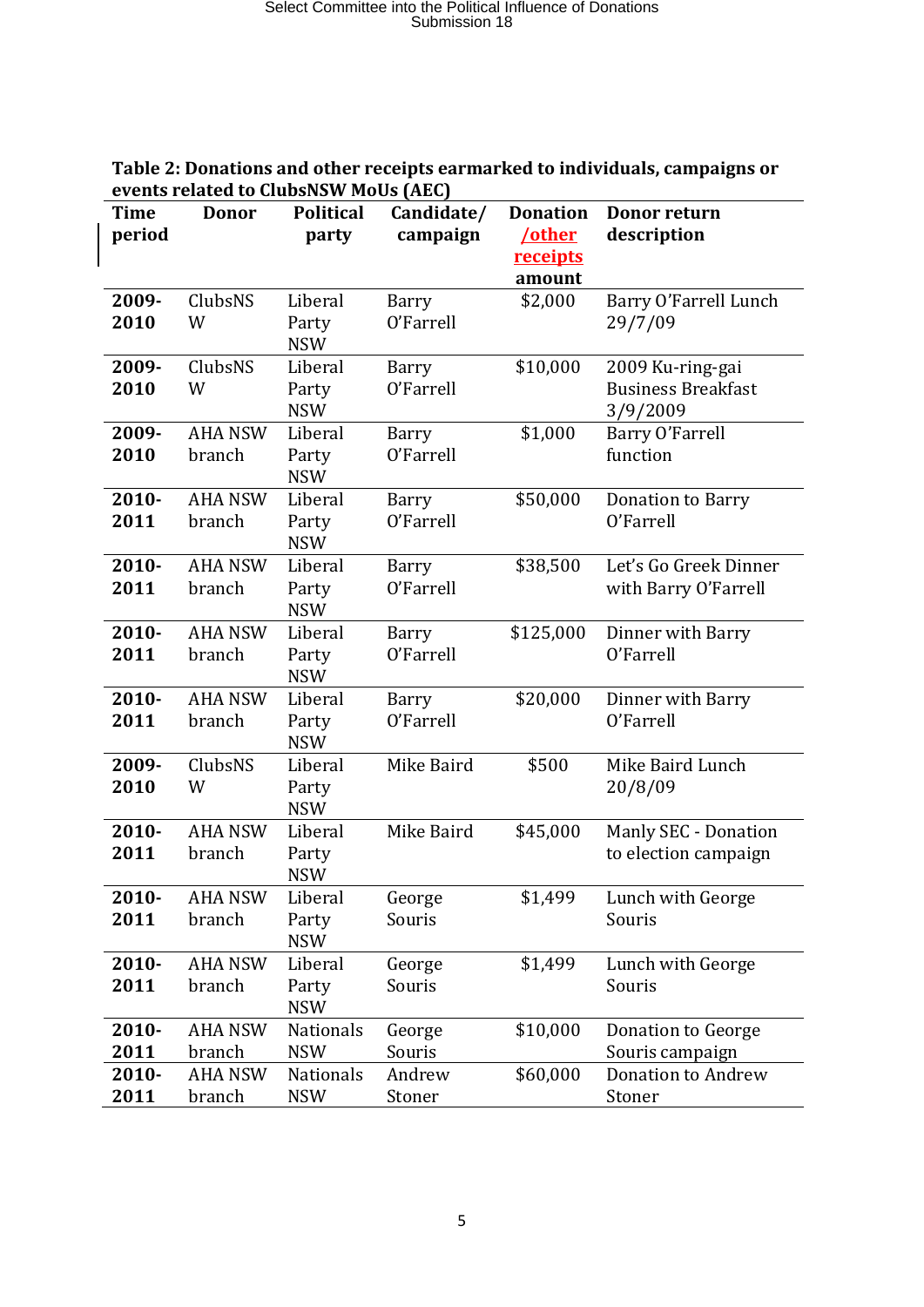An additional memorandum was agreed to in 2014, with then Premier Mike Baird outlining further benefits to the club including 'red-tape reduction' in planning and licensing systems, and a removal of limitations on installing electronic casino games such as roulette or blackjack (referred to as multi-terminal gambling machines or MTGMs) in clubs (ClubsNSW, 2010). After the first memorandum was signed ClubsNSW declared donations of more than \$250,000 to the NSW division of the Liberal Party. As outlined below in Table 2 there are multiple instances where the politicians who entered into these agreements are noted as being the beneficiary of donations, or headlining industry sponsored events or functions.

### **b) The motivations and reasons why entities give donations to political parties and political candidates;**

After reviewing the patterns of industry donations it is evident that the industry cannot claim support for 'political expression' as a motivation. In several instances significant amounts have been donated to both major parties by the same donor (see for example donations made by the South Australian branch of the AHA)(AEC), a pattern that has been noted as suggesting that the donor seeks to influence whoever is successful at winning the election (Twomey, 2012). We can refer to literature focused on other harmful product industries like tobacco and alcohol, which describe that such industries undertake political engagement activities (including donations) as opportunities for relationship building and enhancing access to politicians (Fooks & Gilmore, 2013). This is also true of the gambling industry (Adams 2016).

There are also examples of comments from executives within the Australian gambling industry that provide some evidence of their motivation. For example, former President of the NSW branch of the Australian Hotels Association John Thorpe made the point that "democracy is not cheap", and explained that attendance at political and national conferences allows for interviews with ministers and staffers which "does help us in our policies and regulations" (Walker, 2009, p. 96). In 2009, former ClubsNSW chief executive Mark Fitzgibbon asserted that "there was absolutely the view that supporting fundraising helped our ability to influence people" and "we did support political

6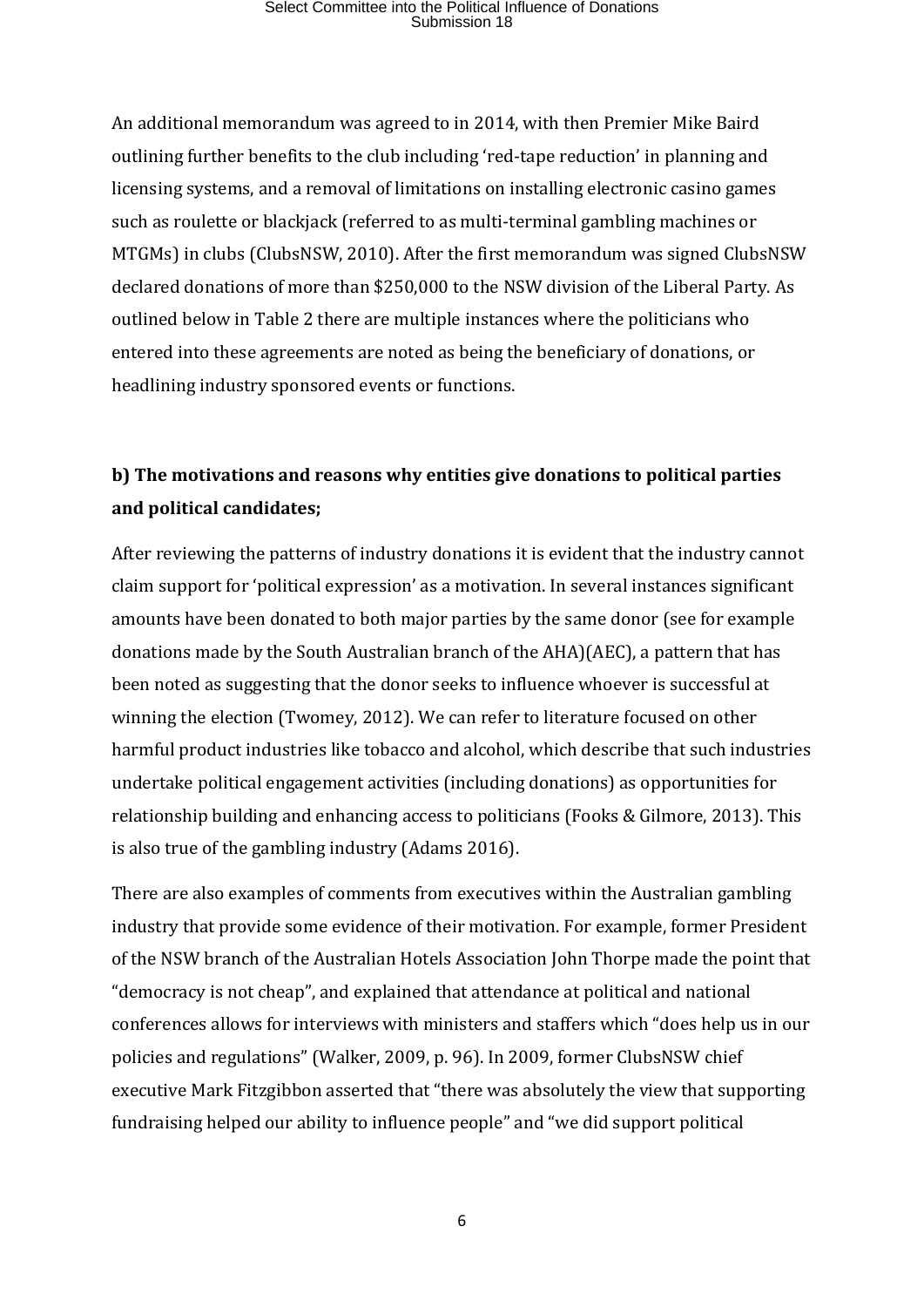fundraising, which was a legitimate activity, and it certainly assisted us in gaining access" (Safi, 2013).

The annual disclosures submitted by various industry actors sometimes include descriptions of donations related to support or attendance at a particular political event or function. This further demonstrates the level of access gambling industry representatives actively maintain via donations. It is unsurprising that policy decisions tend to reflect this level of access.

It is evident that political parties and politicians are aware that accepting donations from the gambling industry is likely to be viewed negatively. For this reason, it is worthwhile pointing to examples of 'distancing' activity related to industry donations.

For example, during the recent Tasmanian Parliamentary inquiry into future state gambling regulations, Tasmanian Premier Will Hodgman was reported as asserting that the Liberal Party had not received a donation in the preceding two years from monopoly EGM and casino operator Federal Group (Humphries, 2016). The ALP's 1973 Foundation, as associated entity, is described as having been established to "put distance between the party and the club group (Canberra Labor Club)" (McIlroy, 2015). This entity is a major donor to the ALP, and derives its funds from EGM operations.

### **d) How to improve the integrity of political decision-making through our political donations regime and the public funding of elections;**

### **Suggestions for donations reform**

There are several approaches that should be considered if the political donations regime in Australia is to be effectively reformed. In our opinion, such reforms could/should largely be guided by these principles:

- Introduce a national approach which addresses the inconsistencies between the state and federal regimes
- Prohibit donations from certain classes of persons or entities with clear commercial vested interests in government regulatory decisions. Industries that exist solely because they are granted a license from government present a greater corruption risk, since they derive significant benefit from policy decisions (Twomey, 2012).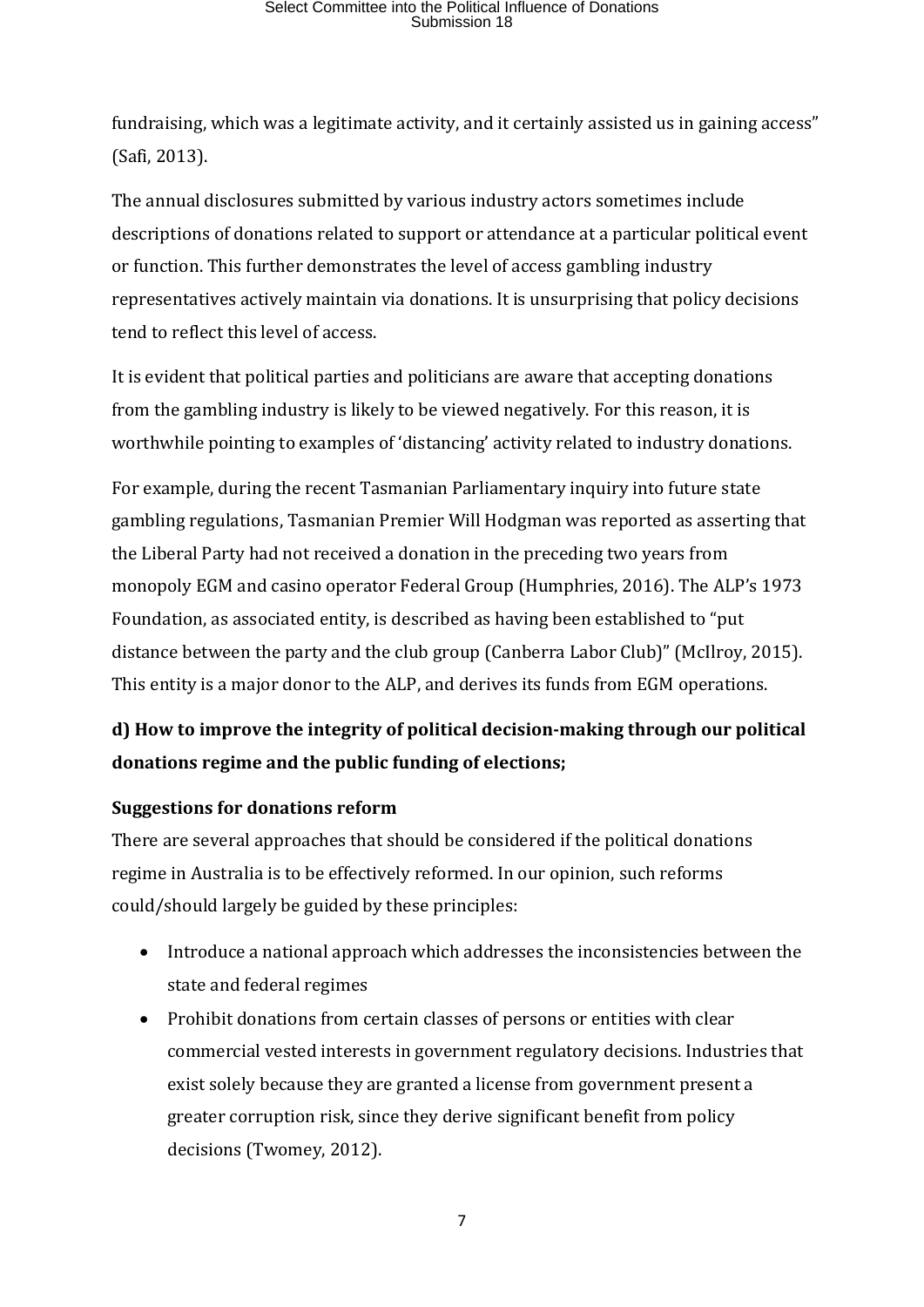- In NSW, donations from property developers, commercial liquor and gambling, and tobacco entities are prohibited for the purposes of state election campaigns. However, these industries readily circumvent these prohibitions by earmarking donations for specific branches and divisions of political parties, rather than for specific campaigns. Further, 'non-commercial' gambling operators (clubs) are exempt from this provision), and as they control 70% of the EGM business and its revenue in NSW, their influence is unchecked by this prohibition. In reference to a \$180,000 payment received from the federal Liberal Party, a spokesperson argued that "transfers between divisions of political parties occurred from time to time" (Westcott, 2014).
- Aim to improve transparency by implementing 'real time' disclosure and significantly lowering the disclosure threshold, to not more than \$1,000 (Schott report) and arguably less.
- Transparency can be one "antidote" to corruption (Rowbottom, p. 407). The current regime is notable for its lack of transparency. Voters can be unaware of campaign funding up to nineteen months after an election.
- In the United States and Canada, donations are disclosed quarterly. The United States further requires donations reporting to be submitted 12 days prior to an election, as well as 30 days after. The disclosure threshold in both countries is \$200.
- Queensland has recently introduced the first (almost) 'real time' donation disclosure scheme in Australia with donations being available for online access within 7 business days (O'Brien, 2017).
- Further, attendance at functions or events should be categorised as 'donations', not 'other receipts', and must be disclosed. Substantial amounts are not reported by donors, making it difficult to accurately discern how much money has been put towards a particular party or candidate. (For example Echo Entertainment 2014-15 - \$100,000)
- The 'annual dumping' of donations that is our current system has also been heavily criticized as a method that enables donations to be effectively hidden (Schott, p. 99).
- A 2015 High Court decision in McCloy v New South Wales prioritised 'equality of opportunity', recognising the risk of allowing a few highly resourced donors to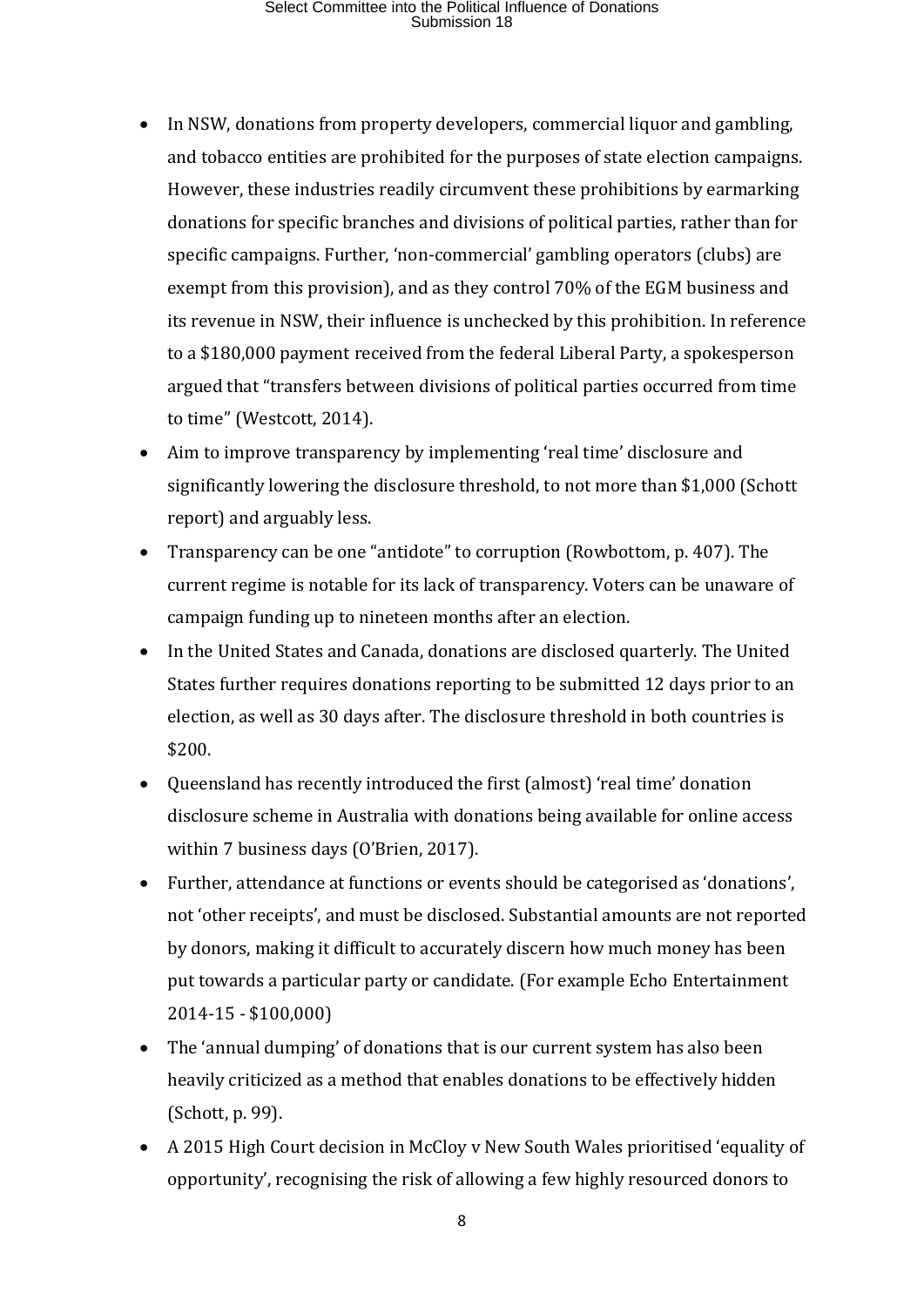provide large political contributions. This, it can be argued, effectively reduces the relative opportunity of other citizens to contribute to political discourse (Orr, 2015).

- Despite its imperfections, donations regimes applying in the United States and Canada have capped donations. Canada has implemented an overall cap of \$1,200. The United States is admittedly more 'complex' post the *Citizens United* decision (Jacobs & Smith 2016) but donations to candidates are still capped at \$2,700.
- Donations made by overseas entities or non-resident individuals should be prohibited. The potential for corruption arising from these is significant, especially given the difficulty of enforcing regulations or imposing sanctions against overseas entities or non-resident individuals. The gambling industry is rapidly globalising and significant entities in Australia have overseas ownership, and very significant resources available.
- Disclosures by donors and recipients need to be reconciled by the AEC so that they match. At present, many such disclosures do not.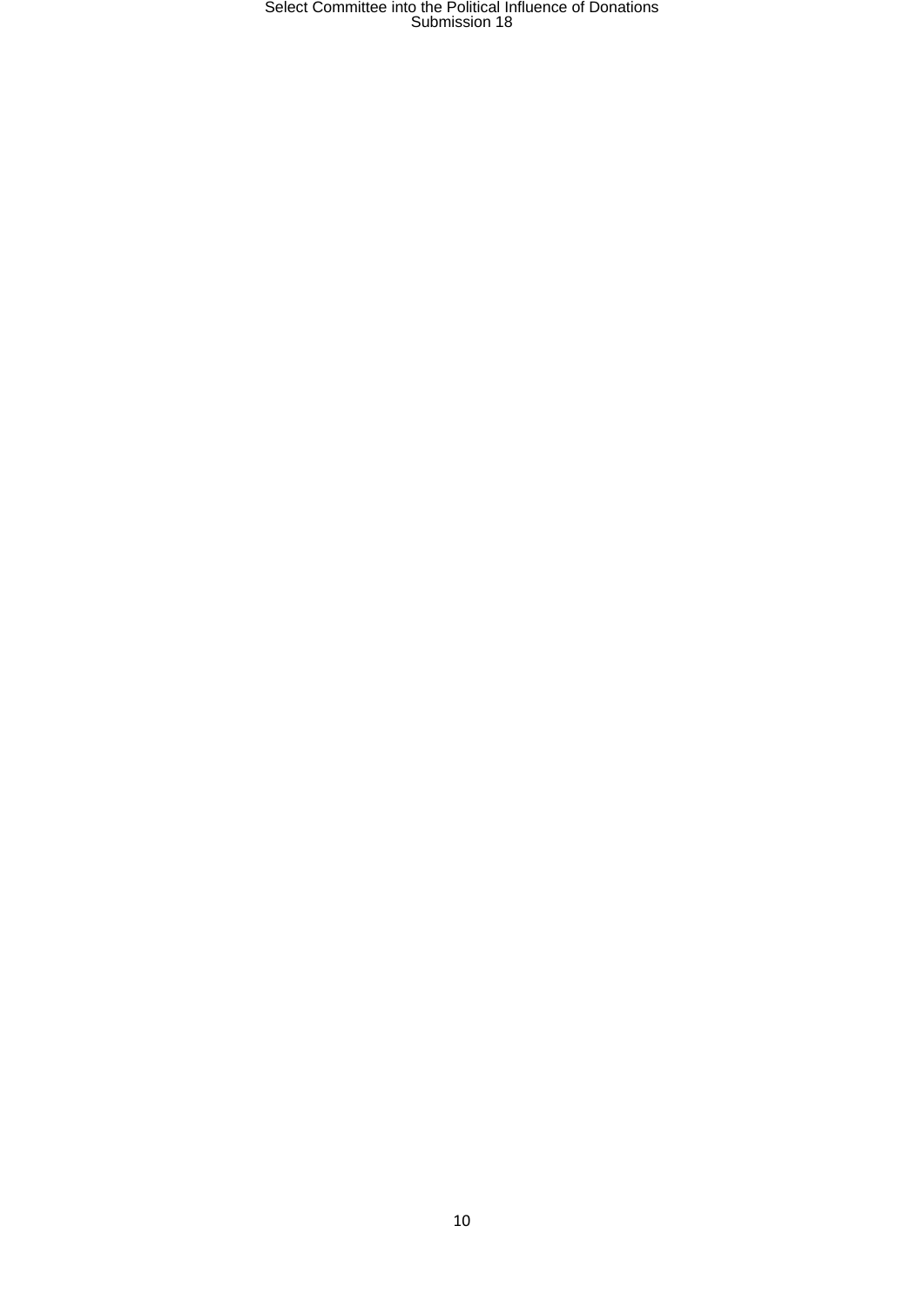| <b>Donation description</b>                           | Candidate                               | 2009-   | $2010 -$ | $2011 -$ | 2012-   | 2013-   | 2014- | <b>Total</b> |
|-------------------------------------------------------|-----------------------------------------|---------|----------|----------|---------|---------|-------|--------------|
|                                                       |                                         | 2010    | 2011     | 2012     | 2013    | 2014    | 2015  |              |
| <b>ALP Bankstown</b>                                  | <b>Anthony Stewart</b>                  | \$2,750 |          |          |         |         |       | \$2,750      |
| ALP Kingsgrove/Kogarah                                | Cherie Burton                           | \$800   | \$1,000  |          |         |         |       | \$1,800      |
| <b>ALP Revesby</b>                                    | Alan Ashton                             | \$800   |          |          |         |         |       | \$800        |
| ALP Werriwa - Chris Hayes                             | Chris Hayes                             | \$2,000 |          |          |         |         |       | \$2,000      |
| <b>ALP</b> Granville                                  | David Borger                            | \$500   |          |          |         |         |       | \$500        |
| ALP Waterford West QLD                                | Evan Moorhead                           | \$1,100 |          |          |         |         |       | \$1,100      |
| ALP East Hills Campaign Account                       | Alan Ashton                             |         | \$250    |          |         |         |       | \$250        |
| ALP-NSW - Hunter Federal Campaign                     | Joel Fitzgibbon                         |         |          |          | \$2,000 | \$6,500 |       | \$8,500      |
| ALP NSW Branch Blaxland Fed - ALP-<br>NSW/Jason Clare | Jason Clare                             |         | \$5,000  |          | \$3,000 | \$1,250 |       | \$9,250      |
| ALP NSW Page Fed - ALP-NSW                            | Janelle Saffin vs Kevin Hogan<br>(NP)   |         |          |          |         | \$3,600 |       | \$3,600      |
| ALP-NSW - ALP McMahon Fed - Chris Bowen<br>MP         | Chris Bowen                             |         |          | \$400    | \$3,300 |         |       | \$3,700      |
| ALP-NSW - Eden-Monaro Fed Re-Election<br>Campaign     | Mike Kelly                              |         |          |          | \$3,000 |         |       | \$3,000      |
| ALP-NSW - Fowler Fed                                  | Chris Hayes                             |         |          |          | \$2,000 | \$2,500 |       | \$4,500      |
| ALP-NSW - Lindsay FEC                                 | David Bradbury                          |         |          |          | \$1,700 |         |       | \$1,700      |
| Australian Labor NSW Branch Barton Fed -<br>ALP-NSW   | Steve McMahon vs. Nick Varvaris<br>(LP) |         |          |          |         | \$3,000 |       | \$3,000      |

#### **Table 1: ClubsNSW donations to individuals, specific campaigns, and associated entities 2010-2015 (Source: AEC)**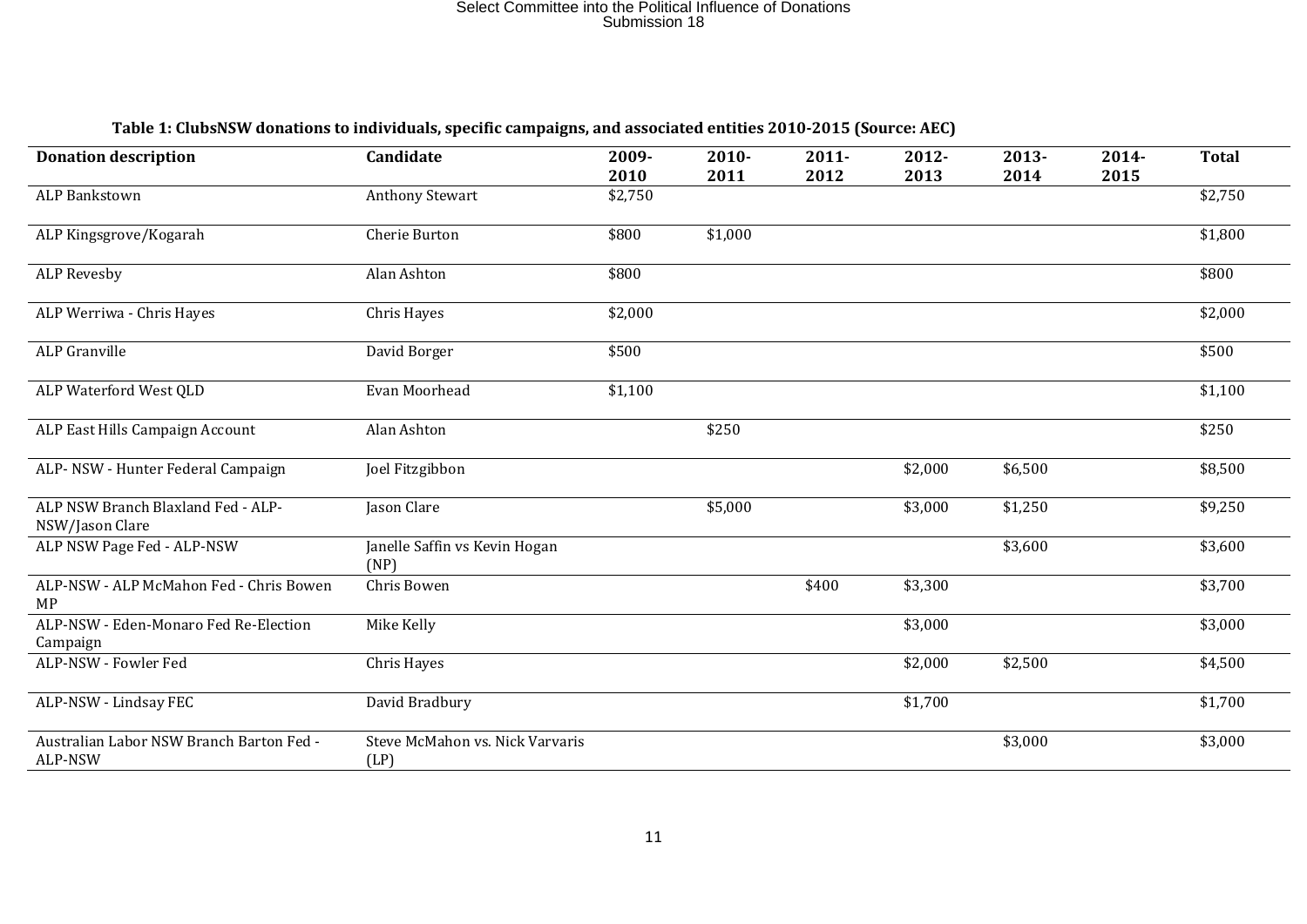| Lib Cromer NSW Wakehurst SEC                            | <b>Brad Hazzard</b>             | \$2,000  |         |          |          |          |          | \$2,000  |
|---------------------------------------------------------|---------------------------------|----------|---------|----------|----------|----------|----------|----------|
| Lib Turramurra NSW/Roseville NSW                        | <b>Barry O'Farrell</b>          | \$10,000 | \$1,000 |          |          |          |          | \$11,000 |
| Lib Kellyville NSW/Baulkham Hills NSW                   | David Elliott                   | \$995    | \$1,000 |          |          |          |          | \$1,995  |
| Lib Bowral NSW                                          | Philip Costa                    | \$360    |         |          |          |          |          | \$360    |
| Lib Gordon NSW                                          | Jon O'Dea                       | \$250    |         |          |          |          |          | \$250    |
| Lib Newport NSW                                         | <b>Robert Stokes</b>            |          | \$240   |          |          |          |          | \$240    |
| Lib Balgowlah NSW                                       | Mike Baird                      |          | \$760   |          |          |          |          | \$760    |
| Lib NSW Reid Federal Campaign - LIB-NSW                 | Craig Laundy LP vs. John Murphy |          |         |          |          | \$20,000 |          | \$20,000 |
| Lib - Brian Loughnane PO Box 4922<br>Gold Coast Qld     | Brian Loughnane                 |          |         | \$50,000 |          |          |          | \$50,000 |
| Lib - Senator Mathias Cormann via Endeavour<br>$C'$ ing | Mathias Cormann                 |          |         | \$1,100  |          |          |          | \$1,100  |
| Lib VIC Division (Menzies 200 Club)                     | Kevin Andrews                   |          |         |          |          | \$30,000 | \$10,000 | \$40,000 |
| LIB-NSW - Hughes FEC Fed                                | Craig Kelly                     |          |         |          | \$6,500  |          |          | \$6,500  |
| LIB-NSW - LIb NSW Bradfield FEC                         | Paul Fletcher                   |          |         |          | \$1,000  |          |          | \$1,000  |
| LIB-NSW - LIb Paterson FEC                              | <b>Bob Baldwin</b>              |          |         |          | \$4,000  |          |          | \$4,000  |
| NAT-NSW - Nat Cowper Electorate Council                 | Luke Hartsuyker                 |          |         |          | \$3,000  |          |          | \$3,000  |
| The Nationals (Gippsland Nat Federal<br>Campaign)       | Darren Chester                  |          |         |          |          |          | \$10,000 | \$10,000 |
| Millennium Forum of NSW                                 |                                 |          |         |          | \$29,600 |          |          | \$29,600 |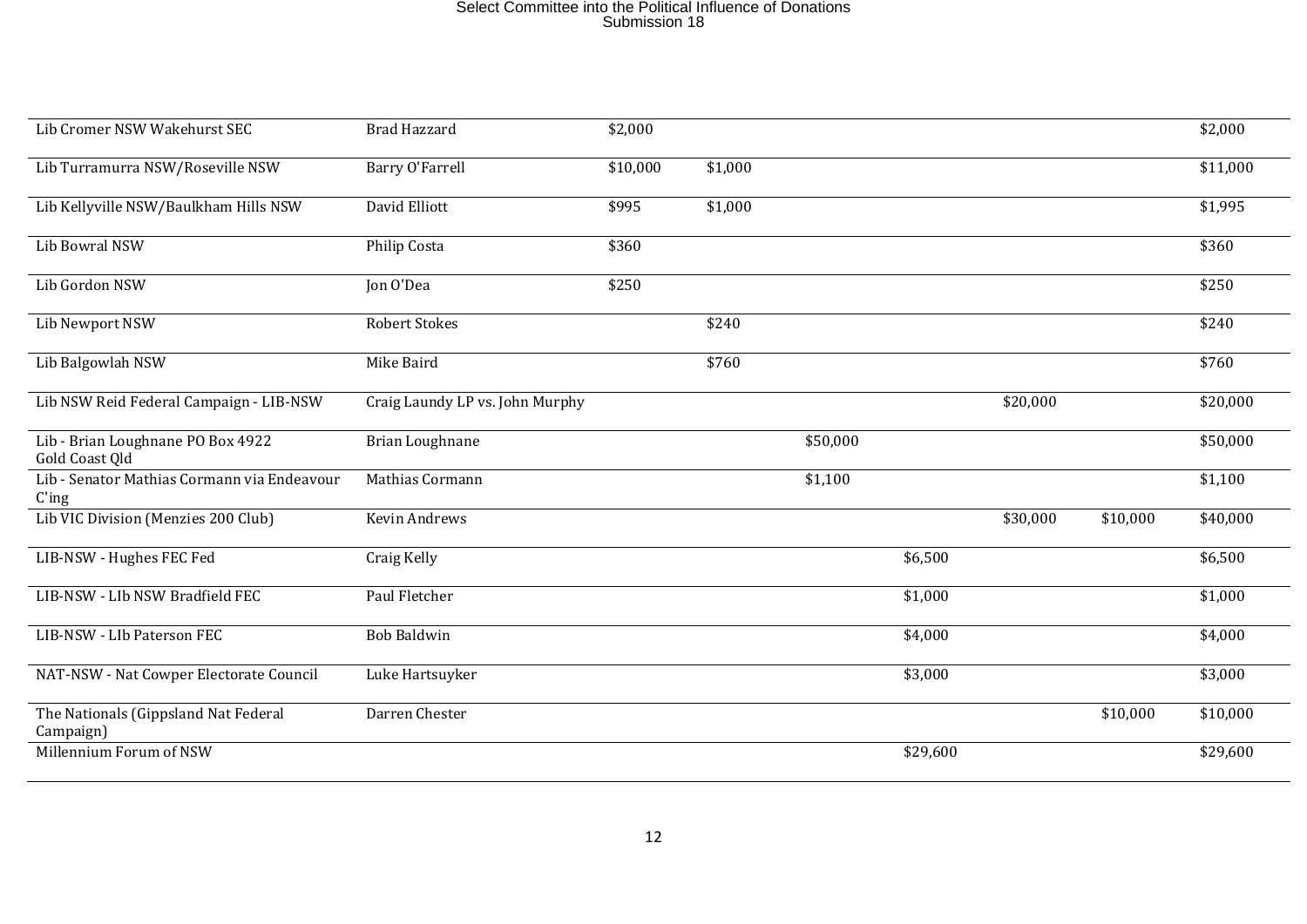| Federal Forum                                |          |          |          |          |          | \$29,600 | \$29,600  |
|----------------------------------------------|----------|----------|----------|----------|----------|----------|-----------|
| <b>Endeavour Consulting Group</b>            |          | \$1,100  |          |          |          |          | \$1,100   |
| Greek Aust Conservative Coalition Nat-linked | \$1,000  | \$2000   |          |          |          |          | \$1,000   |
| <b>Total</b>                                 | \$22,555 | \$12,350 | \$51,500 | \$59,100 | \$66,850 | \$49,600 | \$259,955 |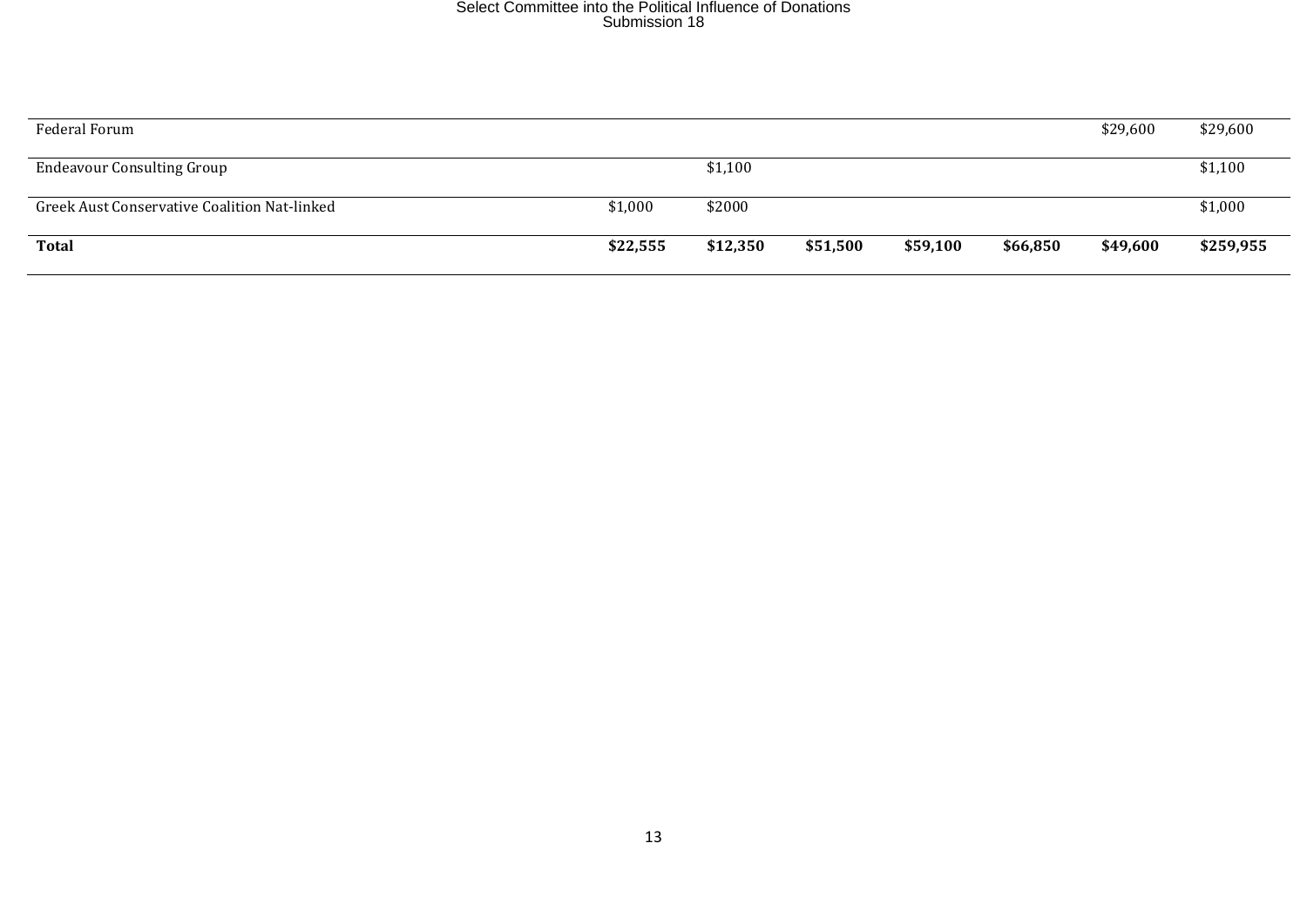### **References**

References relied upon in the preparation of this submission were:

Adams P.J. (2016) Moral jeopardy: Risks of accepting money from the alcohol, tobacco and gambling industries. New York, NY: Cambridge University Press.

Biggs, A. (2013). Gambling reforms to be wound back. Published at FlagPost (Australian Parliamentary Library) 21 Nov 2013. Retrieved from

[http://www.aph.gov.au/About\\_Parliament/Parliamentary\\_Departments/Parliamentary\\_Librar](http://www.aph.gov.au/About_Parliament/Parliamentary_Departments/Parliamentary_Library/FlagPost/2013/November/Gambling_reforms_to_be_wound_back) [y/FlagPost/2013/November/Gambling\\_reforms\\_to\\_be\\_wound\\_back](http://www.aph.gov.au/About_Parliament/Parliamentary_Departments/Parliamentary_Library/FlagPost/2013/November/Gambling_reforms_to_be_wound_back)

Browne, M., Langham, E, Rawat, V, Greer, N, Li, E, Rose, J, Rockloff, M, Donaldson, P, Thorne, H, Goodwin, B, Bryden, G & Best, T (2016) *Assessing gambling-related harm in Victoria: a public health perspective,* . Victorian Responsible Gambling Foundation: Melbourne.

Browne M., Bellringer M., Greer N., Kolandai-Matchett K. Rawat V., Langham E., … Abbott M. (2017) Measuring the burden of gambling harm in New Zealand. Ministry of Health Auckland.

Fooks, G.J. & Gilmore, A.B. (2013). Corporate philanthropy, political influence, and health policy. *PLOS ONE*, *8*(11).

Grattan M. (2012) Rudd ally in pokies promise. Sydney Morning Herald, Feb 23

Humphries, A. (2017). Treasurer talks about toning down pokies at parliamentary inquiry into Tasmanian gaming industry. *The Mercury*. Retrieved from [http://www.themercury.com.au/news/politics/treasurer-talks-about-toning](http://www.themercury.com.au/news/politics/treasurer-talks-about-toning-down-pokies-at-parliamentary-inquiry-into-tasmanian-gaming-industry/news-story/8517f68bfa9f194592138d03b77e4a33)[down-pokies-at-parliamentary-inquiry-into-tasmanian-gaming-industry/news](http://www.themercury.com.au/news/politics/treasurer-talks-about-toning-down-pokies-at-parliamentary-inquiry-into-tasmanian-gaming-industry/news-story/8517f68bfa9f194592138d03b77e4a33)[story/8517f68bfa9f194592138d03b77e4a33](http://www.themercury.com.au/news/politics/treasurer-talks-about-toning-down-pokies-at-parliamentary-inquiry-into-tasmanian-gaming-industry/news-story/8517f68bfa9f194592138d03b77e4a33)

Jacobs, B. & Smith, D. (2016). Politics are corrupt: fears about money and its influence on elections loom large. The Guardian. Retrieved from [https://www.theguardian.com/us-news/2016/jul/08/trump-clinton-sanders](https://www.theguardian.com/us-news/2016/jul/08/trump-clinton-sanders-super-pacs-election-money)[super-pacs-election-money](https://www.theguardian.com/us-news/2016/jul/08/trump-clinton-sanders-super-pacs-election-money)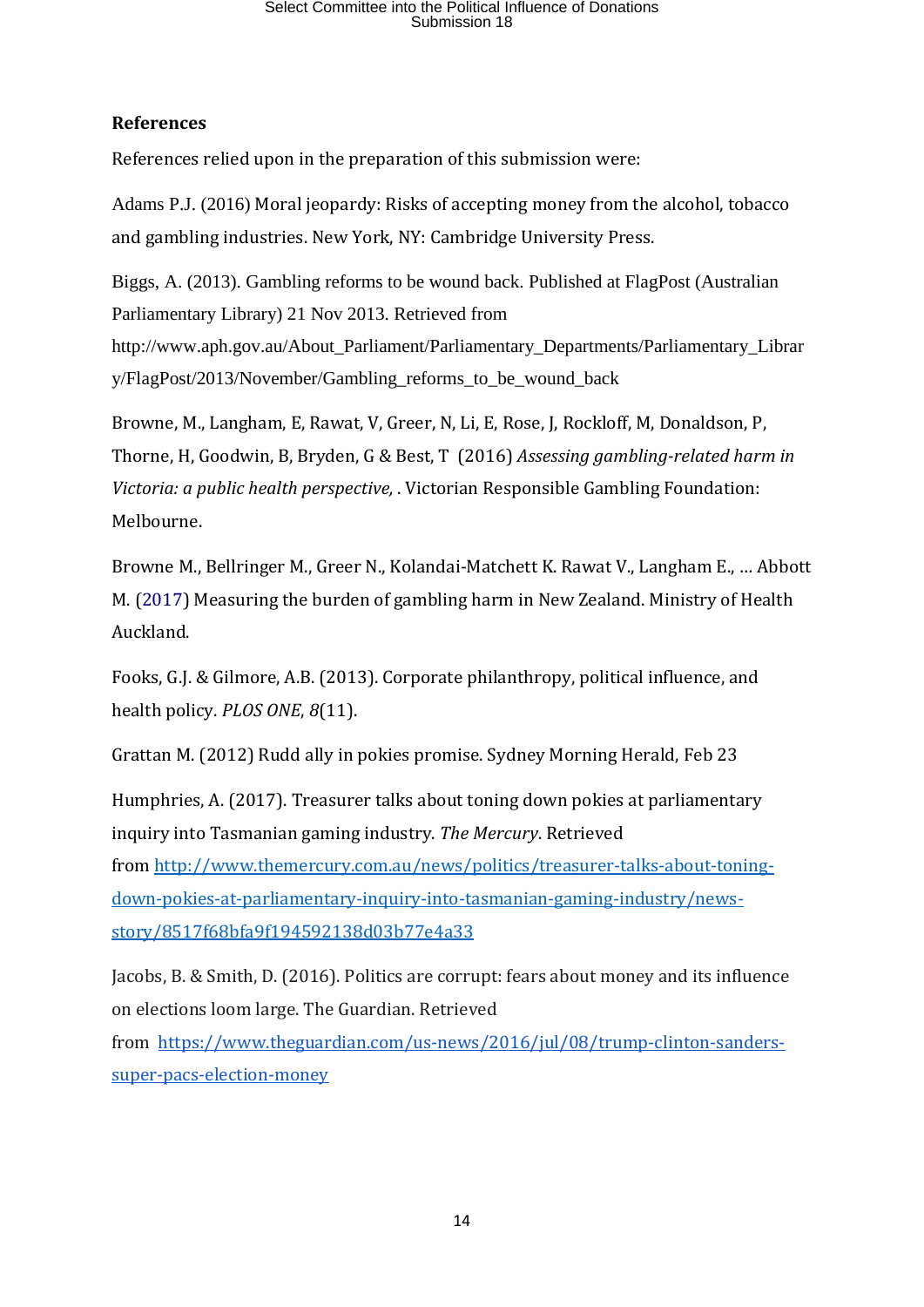Mark, C. (2011) Speaker Slipper slips in as Gillard claims a tactical victory. The Conversation Nov 25. Retrieved from: [https://theconversation.com/speaker-slipper](https://theconversation.com/speaker-slipper-slips-in-as-gillard-claims-a-tactical-victory-4453)[slips-in-as-gillard-claims-a-tactical-victory-4453](https://theconversation.com/speaker-slipper-slips-in-as-gillard-claims-a-tactical-victory-4453)

McIlroy, T. (2015). Elections investigation leads to new report from Labor's 1973 foundation**.** *Canberra Times.* Retrieved from http://www.canberratimes.com.au/actnews/elections-investigation-leads-to-new-report-from-labors-1973-foundation-20150512-gh0dfp.html

Nicholls, S. & Millar, R. (2015). Follow the money: ClubsNSW donated to Kevin Andrews' Victorian-based Menzies Club. *Sydney Morning Herald.* Retrieved from [http://www.smh.com.au/federal-politics/political-news/follow-the-money-clubs-nsw](http://www.smh.com.au/federal-politics/political-news/follow-the-money-clubs-nsw-donated-to-kevin-andrews-victorianbased-menzies-200-club-20150726-gikryw.html)[donated-to-kevin-andrews-victorianbased-menzies-200-club-20150726-gikryw.html](http://www.smh.com.au/federal-politics/political-news/follow-the-money-clubs-nsw-donated-to-kevin-andrews-victorianbased-menzies-200-club-20150726-gikryw.html)

O'Brien, C. (2017). Political donations in Queensland must now be declared within 7 days to improve transparency. *ABC News.* Retrieved

from [http://www.abc.net.au/news/2017-02-23/political-donations-in-queensland-to](http://www.abc.net.au/news/2017-02-23/political-donations-in-queensland-to-be-revealed-within-7-days/8295996)[be-revealed-within-7-days/8295996](http://www.abc.net.au/news/2017-02-23/political-donations-in-queensland-to-be-revealed-within-7-days/8295996)

Orr, G. (2015). McCloy case, High Court finally embraces political equality ahead of political freedom. *The Conversation.* Retrieved from http://theconversation.com/inmccloycase-high-court-finally-embraces-political-equality-ahead-of-political-freedom-48746

Panichi, J., *The lobby group that got much more bang for its buck. Retrieved 5 September, 2017 from* <http://inside.org.au/the-lobby-group-that-got-much-more-bang-for-its-buck>*.* 2013.

Rowbottom, J. (2016). Corruption, transparency, and reputation: the role of publicity in regulating political donations. *Cambridge Law Journal*, *75*(2), 398-425.

Safi, M. (2013). Altruistic political donations? Wanna bet? *The Global Mail*. Retrieved from [http://powerhouse.theglobalmail.org/altruistic-political-donationswanna-bet.](http://powerhouse.theglobalmail.org/altruistic-political-donationswanna-bet)

Schott, K, Tink, A. & Watkins, Hon John. (2014), *Political Donations – Final Report Vol. 1*. Retrieved from

http://www.dpc.nsw.gov.au/\_\_data/assets/pdf\_file/0004/167521/Volume\_1\_- \_Final\_Report.pdf